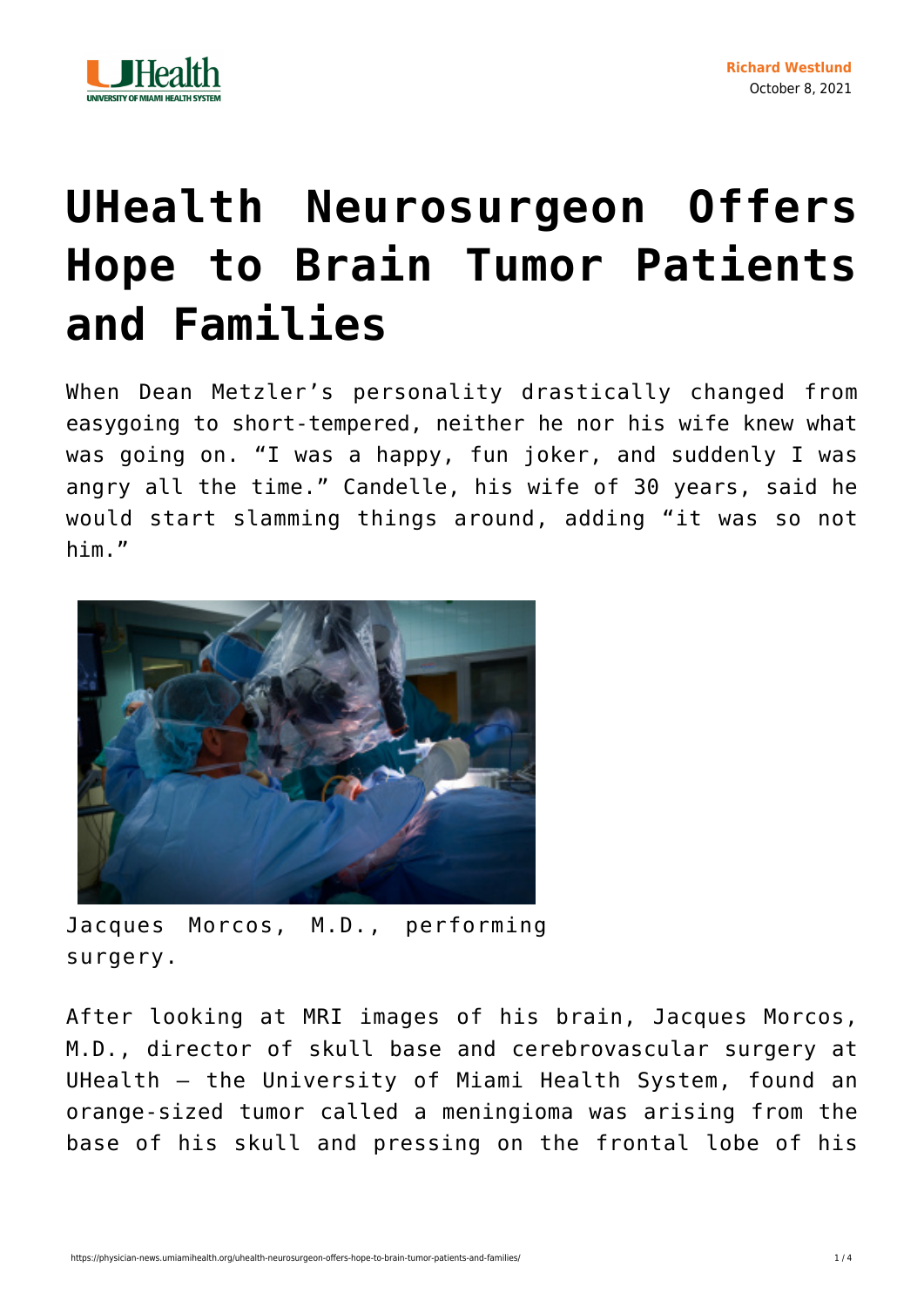

brain.

"Most meningiomas are benign, but they can affect personality, motor function, speech, hearing, vision or smell, depending on the affected brain area. We remove them through either minimally invasive or sometimes maximally invasive means. These are the principles of skull base surgery-," said Dr. Morcos, who is professor and co-chairman of Neurological Surgery at the Miller School of Medicine; professor of clinical neurosurgery and otolaryngology, director of cerebrovascular surgery, director of skull base surgery, and division chief of cranial neurosurgery at UM/Jackson Memorial Hospital.

While only one percent of meningiomas are clearly malignant, about 19 percent have abnormal cellular characteristics, and 80 percent are completely benign. "New research on the DNA of tumor cells is helping clinicians better understand why some meningiomas are more aggressive than others," said Dr. Morcos, an internationally renowned neurological surgeon, who leads one to the largest and most diverse skull base programs in the  $U.S.$ 

Fellowship trained in both cerebrovascular and skull-based surgery, Dr. Morcos has treated thousands of meningioma patients like Metzler in the past 26 years. He is widely recognized for his surgical skills, and regularly trains other specialists and speaks at neurosurgical conferences. He is a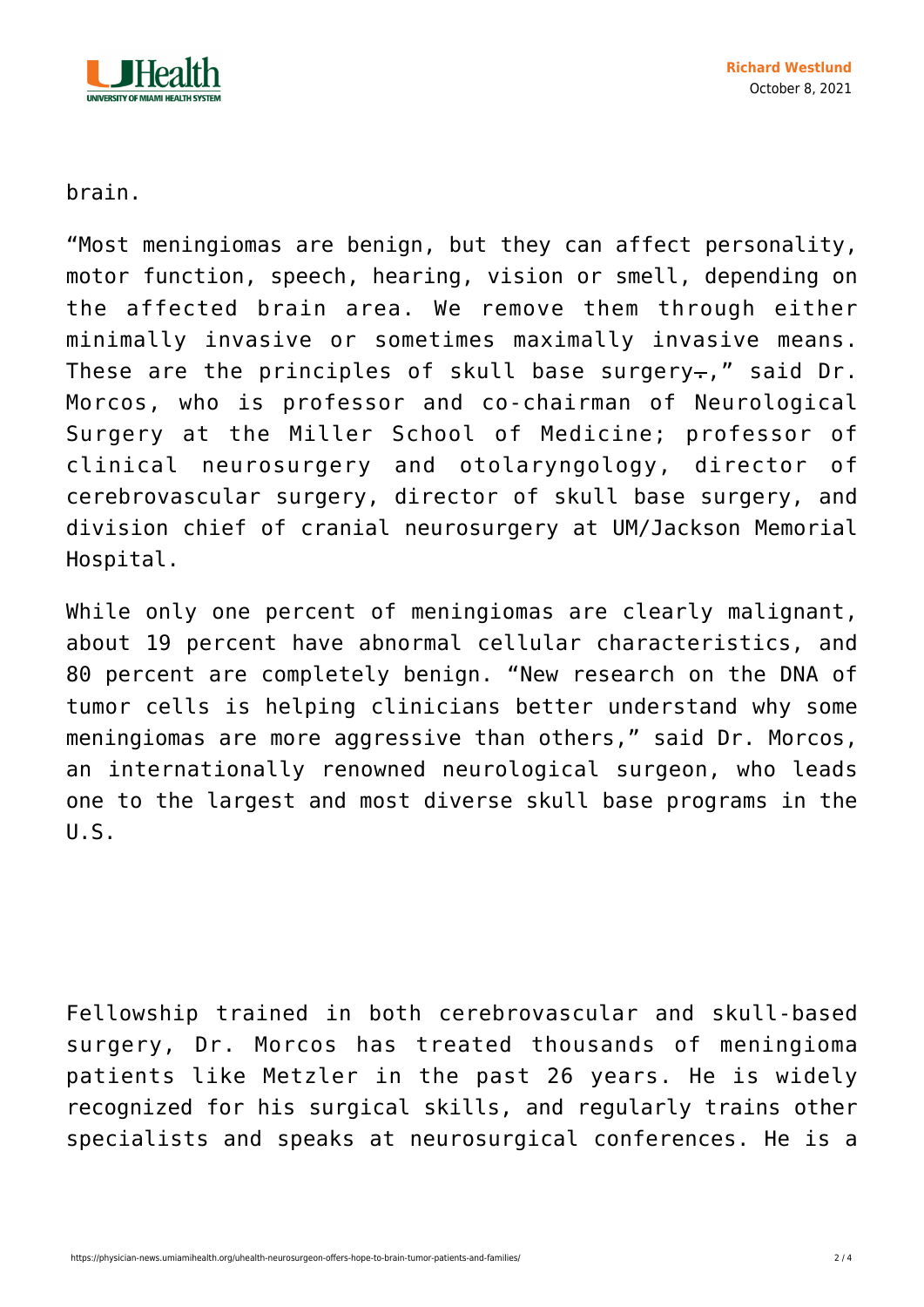

former president of the North American Skull Base Society, as well as the Society of University Neurosurgeons, and is currently vice-president of the American Association of Neurological Surgeons.

"Meningiomas are most common in older patients, although they can occur at almost any age," said Dr. Morcos. "The symptoms of a brain tumor can be a change in personality, memory, cognitive ability, vision, hearing or smell. Therefore, it's important to get a thorough diagnosis of these symptoms as soon as possible to determine the cause and begin treatment."

To treat meningioma patients like Metzler, Dr. Morcos used skull base surgical techniques that involve making an incision at the top of the head and drilling into the bone at the base of the skull to preserve the brain. "Our goal is to remove both the tumor and its roots to prevent it from growing back."

In Metzler's case, Dr. Morcos and his team of specialists were able to remove 100 percent of his tumor in a 10.5-hour procedure. "We have all the talent under one roof," said Dr. Morcos, noting the importance of having otolaryngologists, ophthalmologists, oculoplastic surgeons, neurologists and radiation oncologists available for personalized patient care.

After the surgery, Candelle Metzler noticed a positive change in her husband's personality. "He's fun-loving, he's loving again, and patient and fun  $-$  the man I knew and married," she said.

Metzler himself is happy to be making a strong recovery. "I'm thankful to still be able to be here and be a part of my family," he said. "My family and I are forever grateful to Dr.